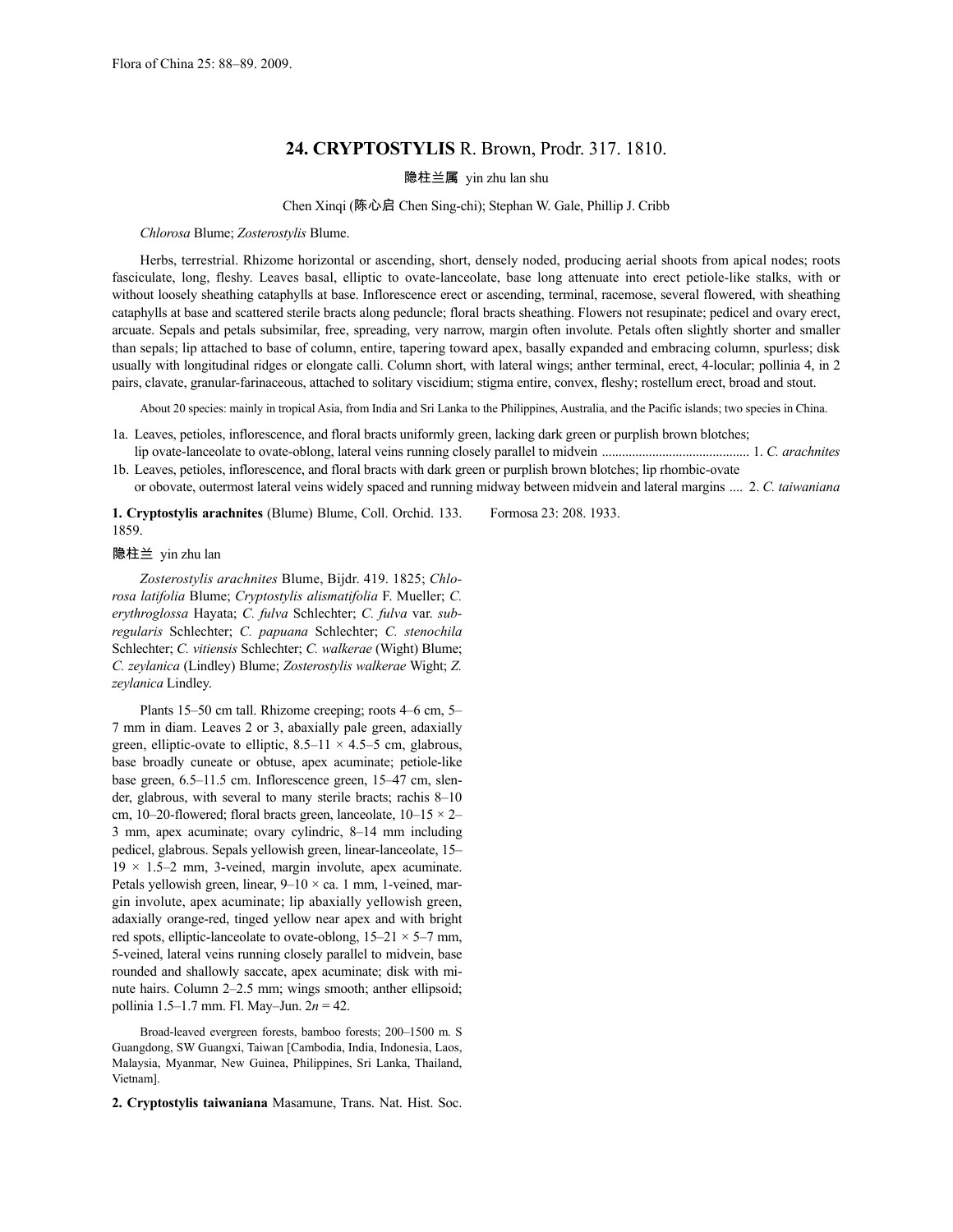### 台湾隐柱兰 tai wan yin zhu lan

*Cryptostylis arachnites* (Blume) Blume var. *taiwaniana* (Masamune) S. S. Ying.

Plants 15–25 cm tall. Rhizome creeping or ascending. Leaves 1–3, pale green abaxially, green with dark green blotches adaxially, ovate to ovate-oblong,  $5-15 \times 3-6$  cm, base obtuse or rounded, apex acute; petiole-like base with dark green or purplish brown spots, 7–12 cm. Inflorescence green with dark green or purplish brown spots, to 25 cm, glabrous, with 2– 5 sterile bracts; rachis 5–15 cm, 5–15-flowered; floral bracts green with purplish brown spots, ovate-lanceolate, ca.  $15 \times 5$ mm, 5-veined, apex acute or acuminate; ovary cylindric, 8–10 mm including pedicel, glabrous. Sepals green, lanceolate, 8–15  $\times$  2–3 mm, 3-veined, margin involute, apex acute. Petals similar to sepals, green,  $7-12 \times$  ca. 2 mm, 1-veined, margin involute, apex acute; lip adaxially orange-purple, with scattered dark crimson spots, rhombic-oblong to obovate,  $15-20 \times 8-12$  mm, 5-veined, lateral veins widely spaced, outermost pair running midway between midvein and lateral margins, base rounded and shallowly saccate, lateral margins slightly revolute, apex acute; disk with minute hairs. Column 2.3–2.5 mm; wings rugose; anther ellipsoid; pollinia 1–1.5 mm. Fl. Apr–Aug.

#### Broad-leaved forests; 100–500 m. S Taiwan [Philippines].

Sufficient material of *Cryptostylis taiwaniana* on which to base a critical comparison with the widespread and variable *C. arachnites* is presently unavailable. In particular, the stability of the primary character used to distinguish the two—namely, the presence/absence of purplegreen blotches on the vegetative parts—remains uncertain. As well, other character states are similar or overlap.

*"Cryptostylis philippinensis"* (Schlechter, Bot. Jahrb. Syst. 58: 54. 1922) is a nomen nudum and was therefore not validly published, and neither was the intended new combination *"Cryptostylis arachnites* var. *philippinensis"* (S. S. Ying, Coloured Ill. Indig. Orchids Taiwan 1(2): 118. 1977).